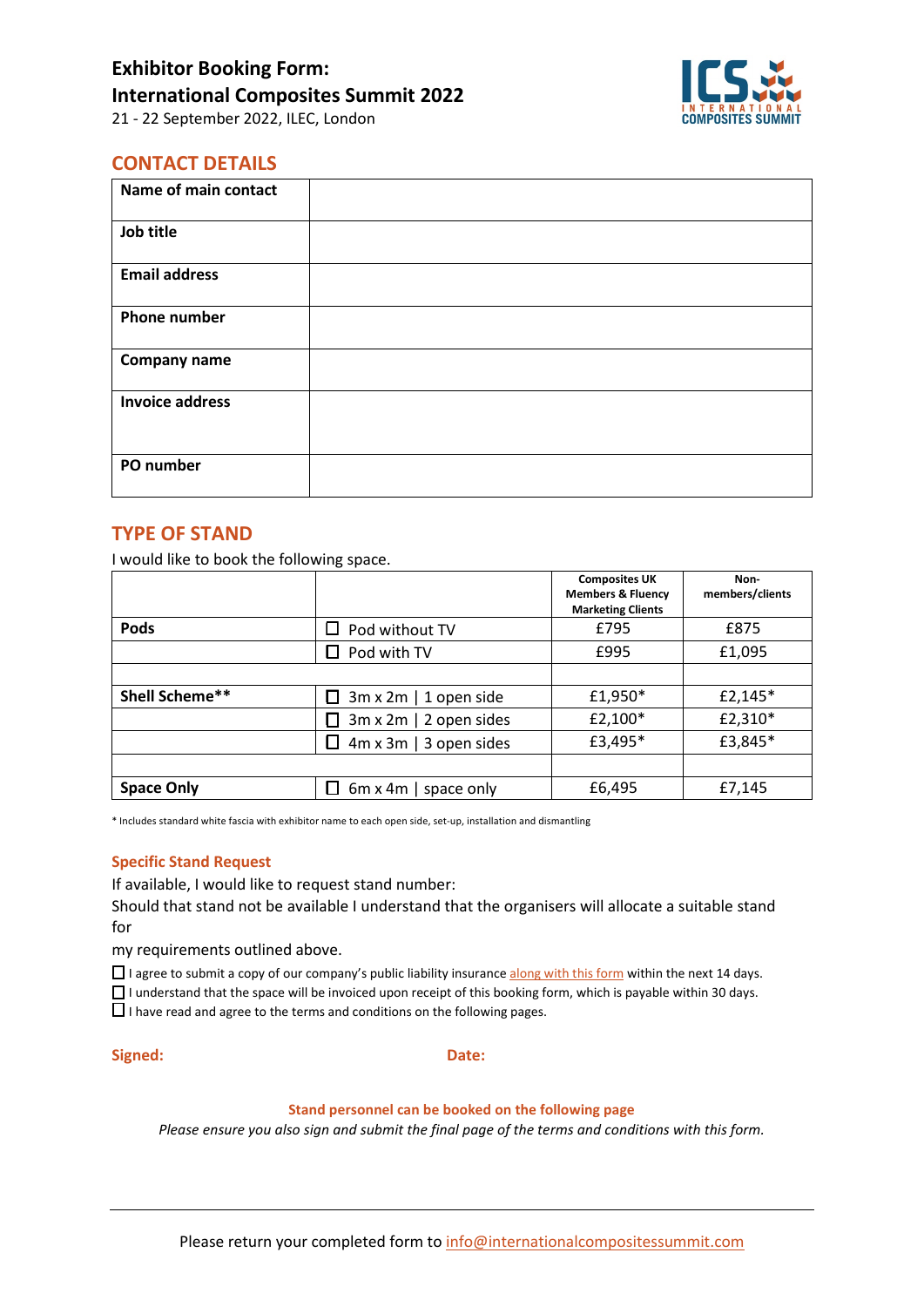# **Exhibitor Booking Form: International Composites Summit 2022**



21 - 22 September 2022, ILEC, London

### **STAND PERSONNEL**

Please enter the names and contact details of your stand personnel here.

#### **NOTE: You are allocated one person per two square metres of stand space.**

| Pod - 1 exhibitor pass       | <b>2m x 2m</b> $-$ 2 exhibitor passes | <b>3m x 2m</b> - 3 exhibitor passes |
|------------------------------|---------------------------------------|-------------------------------------|
| 4m x 3m - 6 exhibitor passes | <b>6m x 4m</b> - 12 exhibitor passes  |                                     |

#### **Contact Information**

| Name of contact      |  |
|----------------------|--|
| Job title            |  |
| <b>Email address</b> |  |

| <b>Name of contact</b> |  |
|------------------------|--|
| Job title              |  |
| <b>Email address</b>   |  |

| Name of contact      |  |
|----------------------|--|
| Job title            |  |
| <b>Email address</b> |  |

| Name of contact      |  |
|----------------------|--|
| Job title            |  |
|                      |  |
| <b>Email address</b> |  |

| Name of contact      |  |
|----------------------|--|
| Job title            |  |
| <b>Email address</b> |  |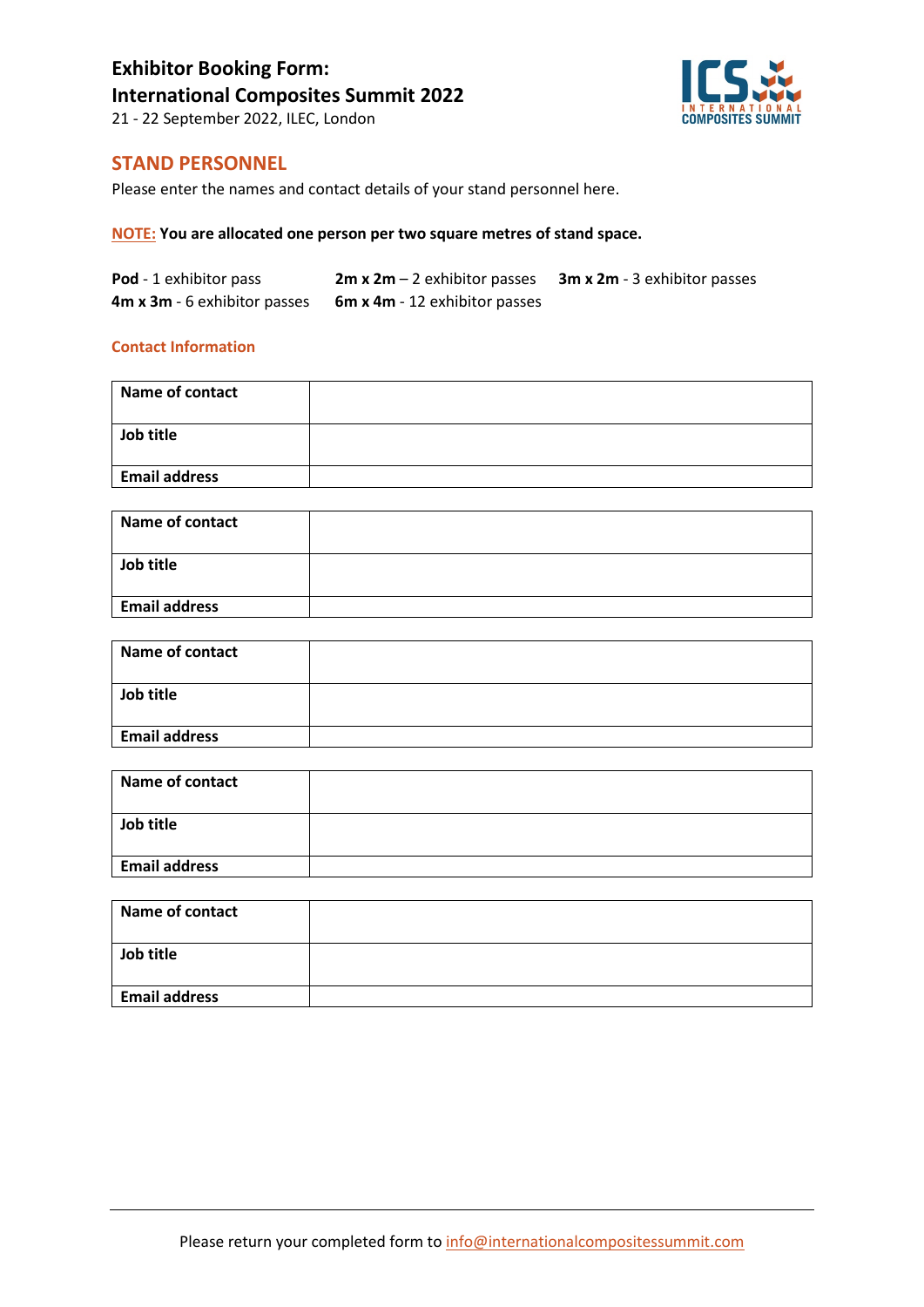### **Exhibitor Booking Form: International Composites Summit 2022**

21 - 22 September 2022, ILEC, London



| Name of contact      |  |
|----------------------|--|
| Job title            |  |
| <b>Email address</b> |  |

| Name of contact      |  |
|----------------------|--|
| Job title            |  |
| <b>Email address</b> |  |

| Name of contact      |  |
|----------------------|--|
| Job title            |  |
| <b>Email address</b> |  |

| Name of contact      |  |
|----------------------|--|
| Job title            |  |
| <b>Email address</b> |  |

| Name of contact      |  |
|----------------------|--|
| Job title            |  |
| <b>Email address</b> |  |

| <b>Name of contact</b> |  |
|------------------------|--|
| Job title              |  |
| <b>Email address</b>   |  |

| Name of contact      |  |
|----------------------|--|
|                      |  |
| Job title            |  |
|                      |  |
| <b>Email address</b> |  |
|                      |  |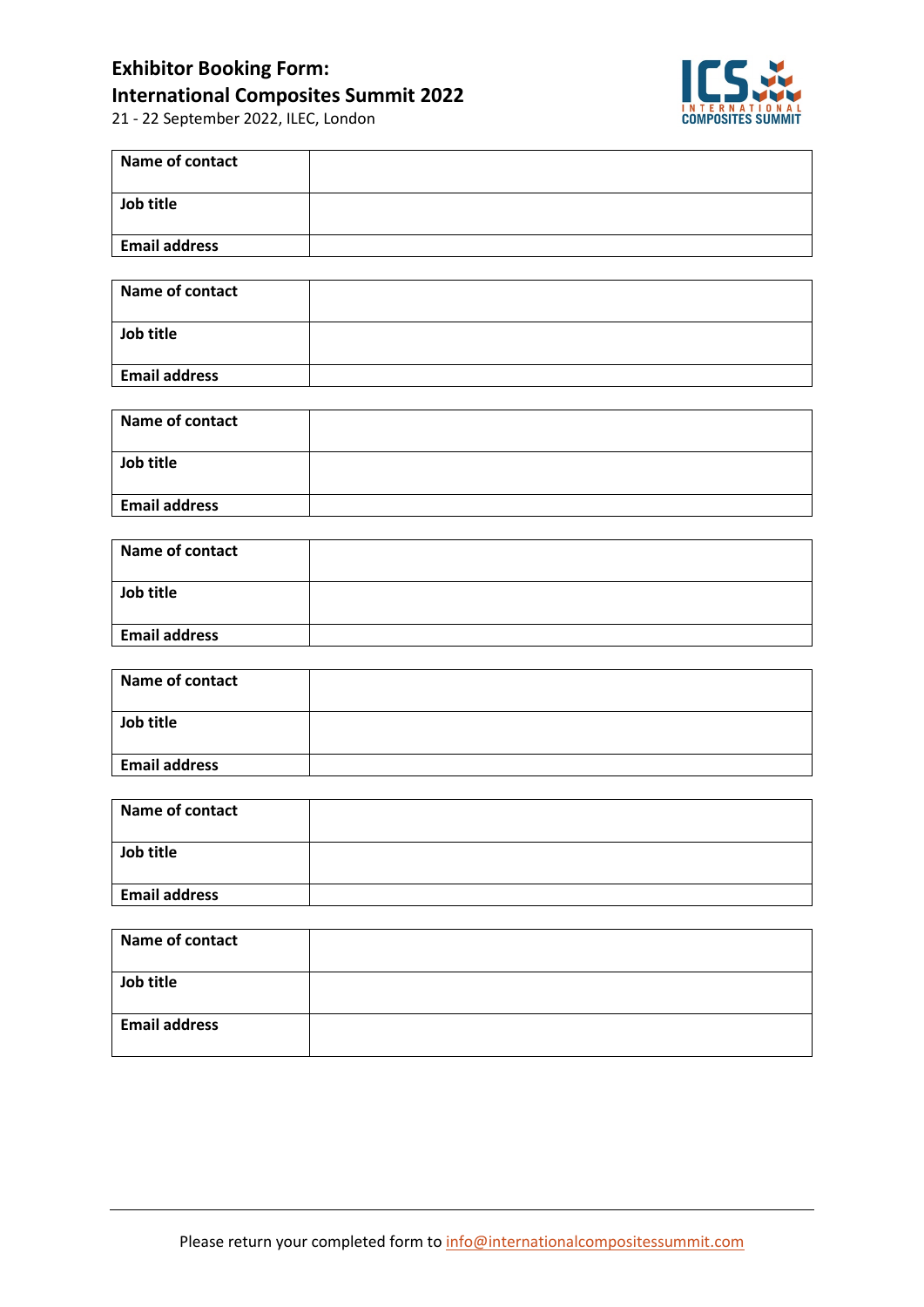

21 – 22 September 2022, ILEC, London

#### **1. Acceptance of Terms and Conditions**

The present terms and conditions (hereinafter referred to as the "Terms and Conditions") shall apply to all those legal entities (hereinafter referred to as the "Exhibitor") who make a request to have a stand at the International Composites Summit (hereinafter referred to as the "Exhibition") organised by the ICS Team; Composites Connections whose company number is 13294581 registered office is at Audley House, Northbridge Road, Berkhamsted, HP4 1EH (hereinafter referred to as the "Organiser") at the exhibition centre ILEC, London (hereinafter referred to as the "Venue").

1.1. Within the context of its application to participate, the Exhibitor confirms having read through these Terms and Conditions and the General Rules and where available, any specific rules for the Exhibition and undertakes to accept all the clauses thereof, without reservation or restriction.

Admission to the Exhibition requires the Exhibitor's complete acceptance of these Terms and Conditions, as well as all the documents referenced herein.

The Organiser reserves the right to modify these Terms and Conditions without notice. Any changes hereto will be brought to the Exhibitors attention. Modifications resulting from changes in regulations and/or related to personal and property safety or security will have immediate effect, without the need to sign any document or supplement.

1.2. In the event of modification of the dates and/or the venue hosting the Exhibition, determined by the Organiser for any reason whatsoever, or of any change to these Terms and Conditions without notice which do not have immediate effect as set out in the above 1.1 section, the Exhibitor will be notified of that change. Unless the Exhibitor cancels its application to participate by means of registered post with acknowledgment of receipt, sent to the Organiser within fifteen (15) days of the said notification, the Exhibitor will be considered as having accepted the new dates and/or the venue hosting the Exhibition, or the amended version of the Terms and Conditions.

The Exhibitor undertakes to accept, to respect and enforce all the instructions set out in the Exhibitor's manual. The signatory (Exhibitor) of the exhibit space rental contract is liable to the Organiser for all consequences arising out of noncompliance with the instructions and regulations.

The Terms and Conditions of the Exhibition and in particular the opening and closing dates and hours, duration, venue, and participation fees, are set by the Organiser and are subject to change at the Organiser's initiative without giving rise to any payment claims.

1.3. Decision-making power in the event of a threat to public safety. The Organiser has the right to determine whether the Exhibition should be interrupted, or the venue evacuated in the event of a threat to public safety and the Exhibitor undertakes not to make any complaint subsequently.

#### **2. Cancellation or Change of Location of the Exhibition**

2.1. If by reason of **force majeure**, the Exhibition or any part thereof is prevented from being held in a particular location or on a particular date (by way of example only, where the Venue becomes unfit or unavailable for occupancy or it becomes impossible or impractical to hold the Exhibition for reasons beyond the control of the Organiser), the Organiser shall be entitled in its absolute discretion to cancel, relocate or change the date of all or any part of the Exhibition or reduce the planned period of preparation, display and/or dismantling of the Exhibition.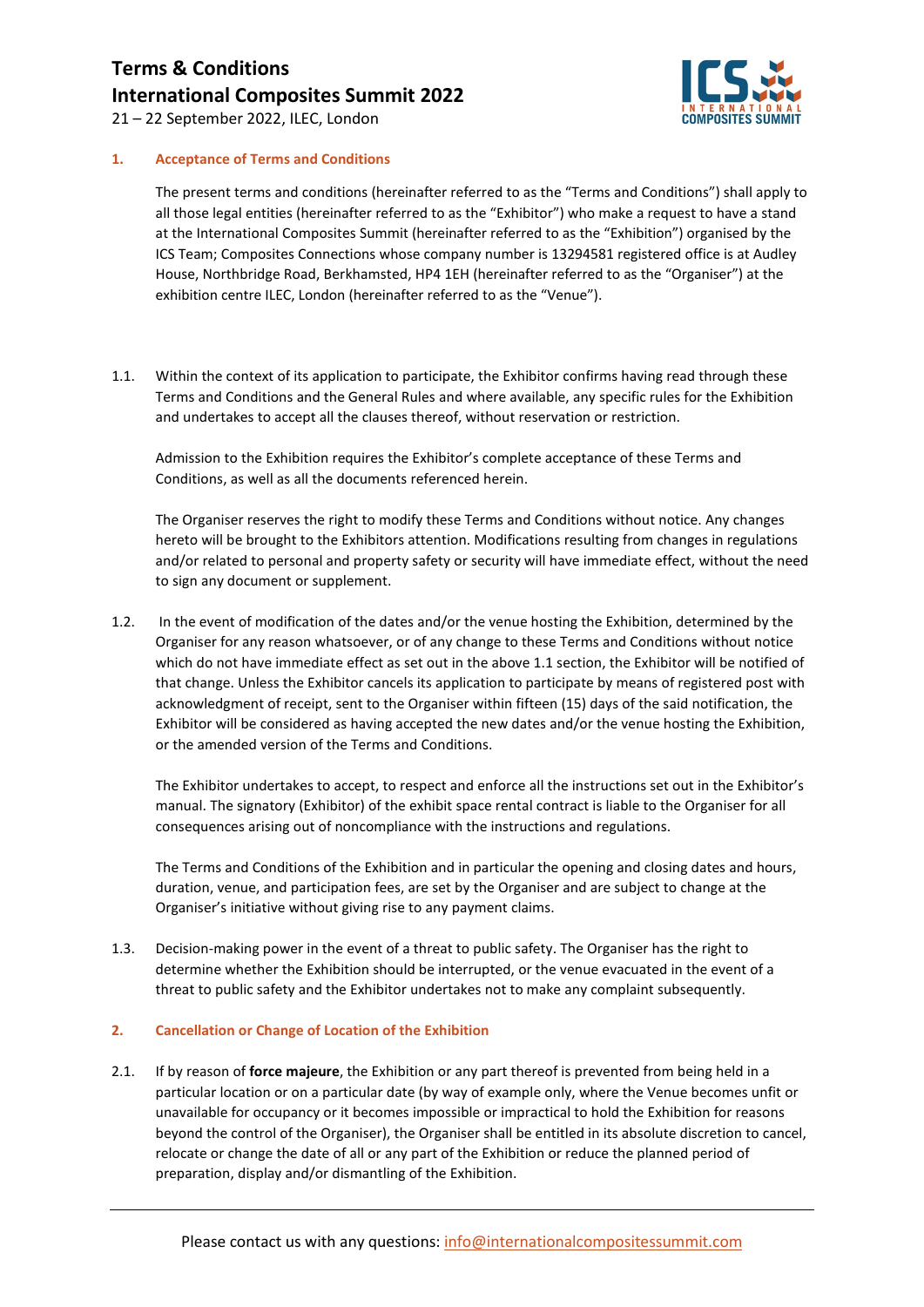

21 – 22 September 2022, ILEC, London

- 2.2. If clause 2.1 applies, it is acknowledged and agreed by the parties that the Organiser shall have no liability to the Exhibitor whatsoever in connection with such cancellation, relocation or change, including any liability to refund any Fees or to make payment or reimbursement of any Demand suffered or incurred by the Exhibitor or to make payment of any other compensation, damage or loss suffered or incurred by the Exhibitor as a result of or in connection with such cancellation, relocation or change.
- 2.3. Notwithstanding clause 2.2, if clause 2.1 applies, the Organiser reserves the right to refund Fees to the Exhibitor and other exhibitors. Any refund of Fees to the Exhibitor and other exhibitors shall be at the absolute discretion of the Organiser, as a gesture of goodwill only, without being under any obligation (contractual or otherwise) to pay any such refund. Any refund of Fees, if given, shall be a pro rata share of the total amount of all fees received by the Organiser from all exhibitors due at the Exhibition as the Organiser, in its absolute discretion, determines as being reasonable after deducting:

(a) all costs, expenses and liabilities paid or incurred by the Organiser in connection with the Exhibition; (b) a reserve for future Demands in connection with the Exhibition; and (c) such amount as constitutes reasonable compensation for the Organiser for services performed to date, (together the "**Exhibition Costs**"). The Organiser, in its absolute and sole discretion, has the right to determine the Exhibition Costs and the Exhibitor shall not be entitled to review or audit any of the Organiser's financial records. In no case shall the amount of any refund to the Exhibitor exceed the amount of Fees paid by the Exhibitor.

- 2.4. Any change determined by the Organiser of the date of the Exhibition within a 30-day period before or after the original date of the Exhibition shall not give the Exhibitor any right of cancellation of its participation at the Exhibition. If such change of the date is a date longer than a 30-day period before or after the original date, the Exhibitor shall be entitled to cancel its participation at the Exhibition within 10 Business Days following the date of notification by the Organiser of the change. If the Exhibitor fails to notify the Organiser within this period, the Exhibitor shall be deemed to have accepted the change of date of the Exhibition.
- 2.5. If the Organiser decides not to organise the Exhibition (or any part thereof) for any reason whatsoever (including commercial reasons), and such decision is not connected or due to a force majeure reason, the Exhibitor shall only be entitled to a refund of the Fees paid to the Organiser, it being acknowledged and agreed that the Organiser shall have no further liability to the Exhibitor and the Exhibitor is not entitled to claim for any other Demand against the Organiser and that the refund of such Fees shall be the Exhibitor's sole and exclusive remedy for such cancellation of the Exhibition.

#### **3. Force Majeure**

- 3.1. Neither party shall be in breach of this Contract nor liable for delay in performing, or failure to perform, any of its obligations under this Contract if such delay or failure result from **force majeure** i.e., events, circumstances or causes beyond its reasonable control.
- 3.2. Without prejudice of the generality of clause 3.1, and for the avoidance of doubt, in the case of **force majeure** affecting the Exhibitor's ability to perform the Contract, the Organiser shall be entitled to suspend the performance of the Contract with the Exhibitor for the duration of the **force majeure** or to terminate the Contract completely or partially at any time [during the period of the **force majeure**] with immediate effect, it being understood that the Organiser shall not be under any obligation to compensate the Exhibitor in connection with such suspension or termination.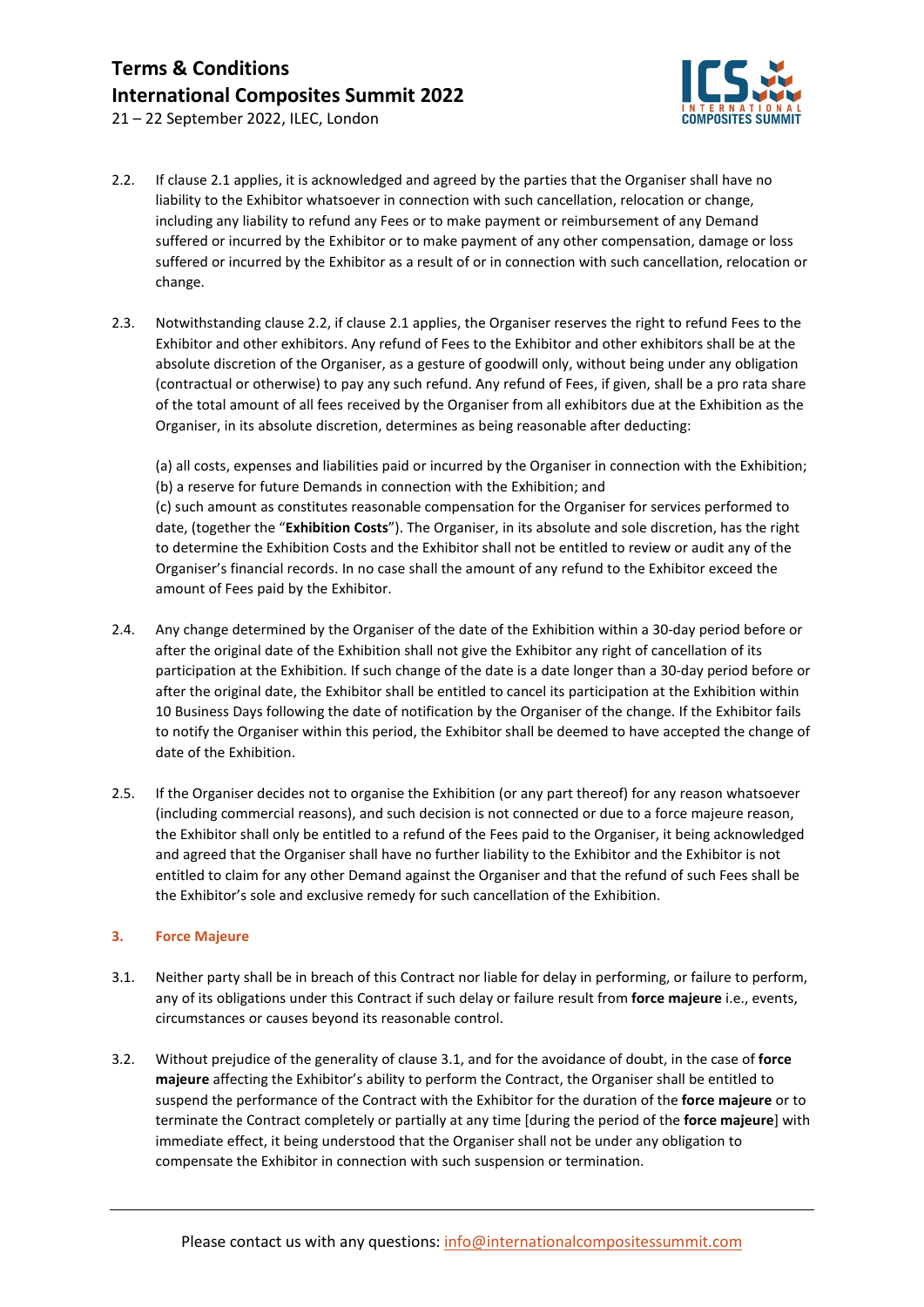

21 – 22 September 2022, ILEC, London

- 3.3. If the Exhibition is cancelled, delayed or shortened by an unforeseen event or by **force majeure**, the Organiser shall under no circumstances be held liable, it being acknowledged and agreed by the parties that the Organiser shall have no liability to the Exhibitor whatsoever in connection with such cancellation, delay or interruption of the Exhibition, including any liability to refund any Fees or to make payment or reimbursement of any Demand suffered or incurred by the Exhibitor or make payment of any other compensation, damage or loss suffered by the Exhibitor, as a result of or in connection with such cancellation, delay or interruption of the Exhibition. In this regard, the Exhibition shall be held exclusively at the risk of the Exhibitor and other exhibitors. Provided that, in the absolute discretion of the Organiser, the Organiser may, as a gesture of goodwill only, and without being under any obligation (contractual or otherwise) and without departing from the above principles, repay a proportion of the Fees to the Exhibitor on the same basis as determined in accordance with clause 2.3 above.
- 3.4. **Force majeure** shall include the following events, circumstances or causes: act of God, fire, war, natural disasters, riots, acts of terrorism, government action, order or regulation, legal enactment, industrial action, trade dispute, any decisions or actions concerning the Venue taken by the Venue Owner or other event, circumstance or cause that renders the occupation of the Stand or the organisation of the Exhibition significantly more difficult and/or impossible. The above examples of force majeure are not an exhaustive list, but examples only.

#### **4. Admission**

- 4.1. Applications to participate in the Exhibition must be addressed to the Organiser using the valid documents provided by the Organiser, including stand surface and stand-related services requested by the Exhibitor, together with a down payment of 50% of the total amount of the price of stand surface and services requested.
- 4.2. All applications to the Exhibition are subject to examination by the Organiser, which reserves the right to access and verify the following non-exhaustive elements:

 - The merchandise, products, or services presented by the Exhibitor must conform to the trade fair classification & nomenclature of the Exhibition.

- Products, services and their presentation must match the positioning of the Exhibition.

Only contracts that are duly signed by an individual deemed to have the proper authority to commit the exhibiting company and which are accompanied by the down payment as set by the Organiser will be taken into consideration. Not-withstanding payment of this first instalment, the billing of it, and/or its receipt, acceptance of the applicant or his/her company is subject to appraisal.

- 4.3. The Organiser will notify the Exhibitor of its decision (approval or rejection of the application) by email. In case of refusal, the Organiser will notify the applicant or his/her company of the decision and reimburse any down payment made. Acceptance is made known by official notification from the Organiser and/or by the remittance of an invoice or a venue map specifying the stand's location and surface area.
- 4.4. In the case of the Organiser's approval of the application to participate to the Exhibition, the Organiser and the Exhibitor will be definitely committed to one another by means of a contract whose contents comprise the Exhibitor's application as approved by the Organiser, these Terms and Conditions and the other documents referenced in the document. Once acceptance has been confirmed, the Exhibitor shall comply with subsequent procedures until the Exhibition opens.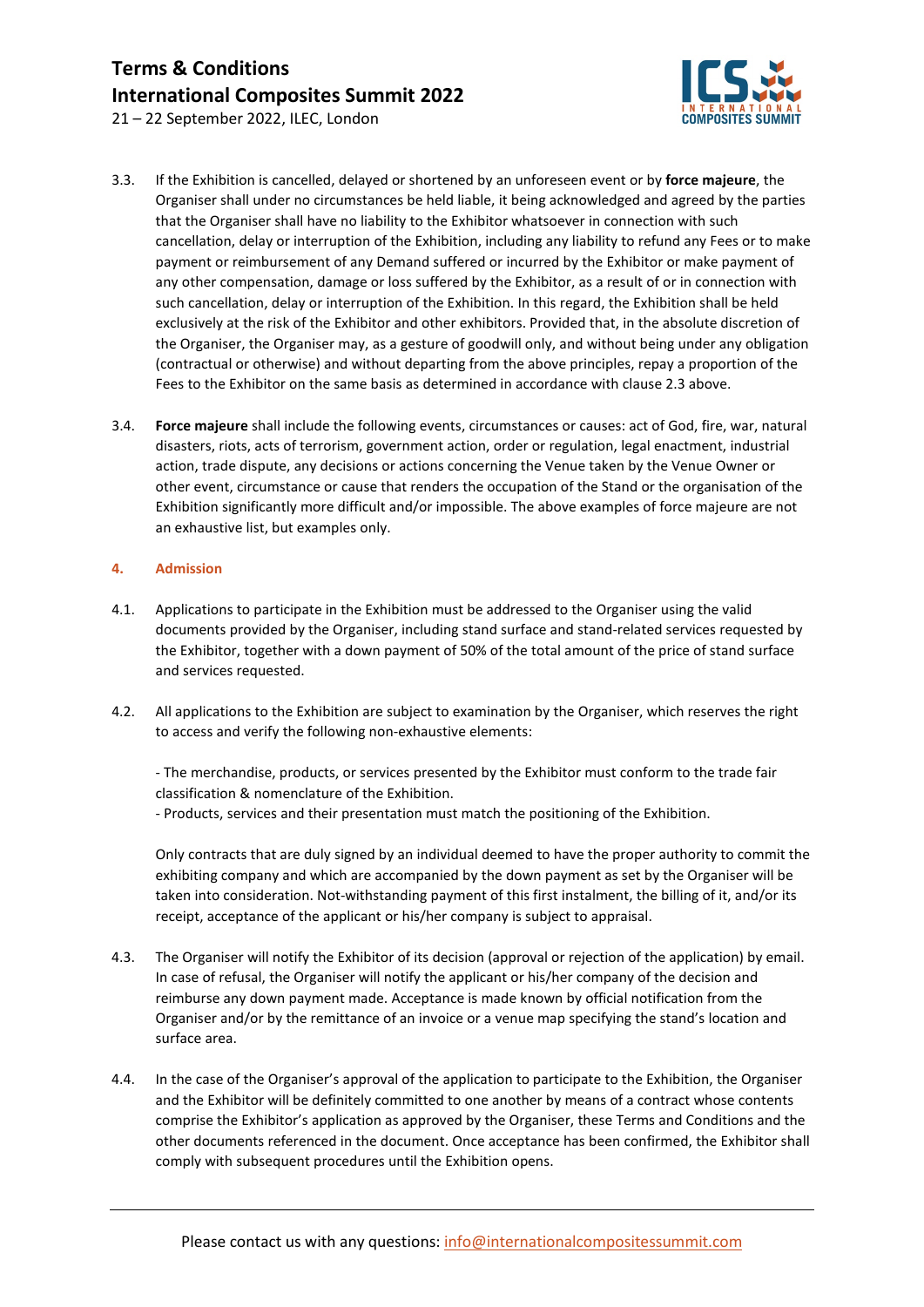

21 – 22 September 2022, ILEC, London

- 4.5. The Organiser is not required to explain its decisions on applications. The allocation resulting from registration is personal and cannot be transferred. Acceptance does not imply any entitlement for a future Exhibition and shall not confer upon the Exhibitor any booking rights or priorities.
- 4.6. Notification by the Exhibitor of new information that would justify the reconsideration of its application. The Exhibitor must inform the Organiser of any information or event that occurs or comes to light after its application has been made, that would justify the reconsideration of its application.
- 4.7. Cancellation by the Organiser of its decision to accept an application when it was accepted based on erroneous or inaccurate information or information that has become inaccurate: The Organiser reserves the right to request, at any time, additional information relating to the foregoing and, if appropriate, to reconsider an admission decision that was made on the basis of erroneous or inaccurate information or information that has become inaccurate. Any down payment made will then remain the property of the Organiser, which also reserves the right to seek payment of the price of the service in full.

#### **5. Withdrawal and Penalties**

5.1. Signing the Exhibitor's contract constitutes a firm commitment from the Exhibitor. If the Exhibitor wishes to withdraw, he must notify the Organiser by registered letter with acknowledgement of receipt.

Following cancellation compensation fees will apply:

- If the withdrawal occurs before 11<sup>th</sup> June 2022, the cancellation compensation fees will be 50% of the total amount to be paid to the Organiser.

- If the withdrawal occurs between  $11<sup>th</sup>$  June and  $10<sup>th</sup>$  August 2022, the cancellation compensation fees will be 70% of the total amount to be paid to the Organiser.

- If the withdrawal occurs after  $10^{th}$  August 2022, the cancellation fees will be 100% of the total amount to be paid to the Organiser. This is equally applicable if the Exhibitor has not taken possession of his space the evening before the opening of the trade fair.

5.2. Any subsequent decrease in surface area will be considered as a cancellation for the contracted surface area and subject to the cancellation compensation fees provided in 5.1. If there is any change of order after the contract is concluded that results in a loss of income for the Organiser, the Exhibitor will be obliged to pay the initial amount of the order.

#### **6. Payment Terms**

- 6.1. All payments will be processed in £GBP. Once the payment is made and received by the Organiser, the Organiser will confirm the stand location and stand surface according to the section 7 below.
- 6.2. Once the stand location and surface are confirmed by both parties, according to the section 7 below, the full participation amount of the price of stand surface and services purchased by the Exhibitor to take part in the Exhibition shall become due to the Organiser. The Organiser will send the full participation invoice accordingly.
- 6.3. Any amounts that remain outstanding after the invoice payment date, will result in the automatic application of late payment charges (penalty of £30.00 and legal monthly rate of interest: 1.5%). These will begin to accrue as soon as the Exhibitor has been officially notified. This fixed fee does not preclude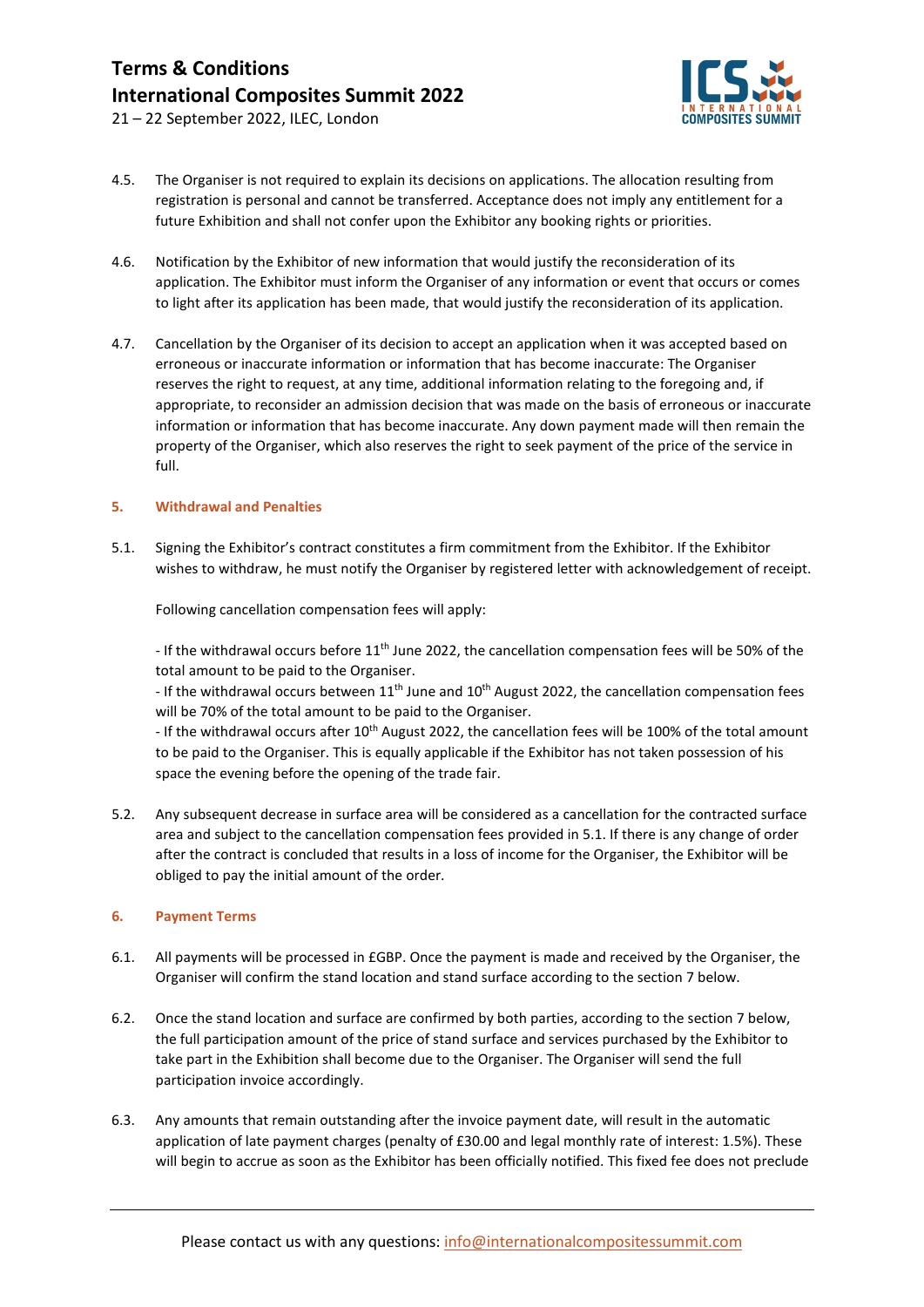

21 – 22 September 2022, ILEC, London

any other fees incurred by the Organiser in recovering unpaid invoices. If the full payment has not been received by 15th July 2022, the Organiser will not be able to allow access to logistics services to the Exhibitor.

#### **7. Allocation of Stands**

7.1. The Organiser had sole discretion for the allocation of stands and space of the Exhibition and the arrangement of the stands at the Venue.

The Organiser will create an Exhibition floorplan and is free to manage the allocation of stand space as applications are received, and as and when admission is granted, taking Exhibitor requirements and the nature of the exhibited products into consideration to the extent that it is possible. Upon receipt of the fees due, the Organiser will provide a Technical Guide as specified in section 9.

- 7.2. The Organiser will do its best to take into account the wishes expressed by the Exhibitor in their application request and the nature of products or services to be exhibited. So as to be able to do this and taking into account the inherent constraints imposed in the placement of Exhibitors, the Organiser reserves the right to modify the surface area requested by the Exhibitor and to modify the corresponding invoice accordingly, without this giving the Exhibitor the right to cancel its booking.
- 7.3. Any complaints made by an Exhibitor about the allocation of stand areas should be addressed in writing to the Organiser within seven (7) days of receiving the features (a venue map specifying the stand's location and surface area allocated) of the Exhibitor's location. Any such complaints must be supported by documentation that clearly sets out the serious nature of, and/or the reasons for, the complaint. The Organiser will make all due efforts to satisfy justifiable requests for change in location.
- 7.4. If the Exhibitor has not contacted the Organiser within seven (7) days of sending the features (a venue map specifying the stand's location and surface area allocated) of the Exhibitor's location, the Exhibitor shall be deemed to have accepted the stand allocated to it. Under no circumstances shall the Organiser be held liable for any consequences arising from the location of a stand allocated to an Exhibitor.
- 7.5. In the event that an Exhibitor, for any reason whatsoever, has not occupied its allocated stand on the Exhibition opening day, the Exhibitor shall be deemed as defaulting. Notwithstanding all other measures taken, at the Exhibitor's own risk, the Organiser may dispose of the defaulting Exhibitor's stand without the latter being able to claim a refund or compensation, even if the stand is allocated to another Exhibitor.

#### **8. Stands / Exhibits**

- 8.1. Unless it has the Organiser's prior written consent, the Exhibitor may only present materials, products or services that are listed on the Exhibitor's contract and that comply with the nomenclature of products or services prepared by the Organiser. Unless there is an express stipulation to the contrary, second-hand materials or products may not be presented or offered. The Exhibitor may only present products that it produces or distributes; in such case, it will attach a list of the brands whose products or services it proposes to promote to its application form.
- 8.2. Exhibitors may not strip their stand, nor remove any of their items, before the end of the Exhibition.

#### **9. Build-Up, Fit Out and Conformity of Stands**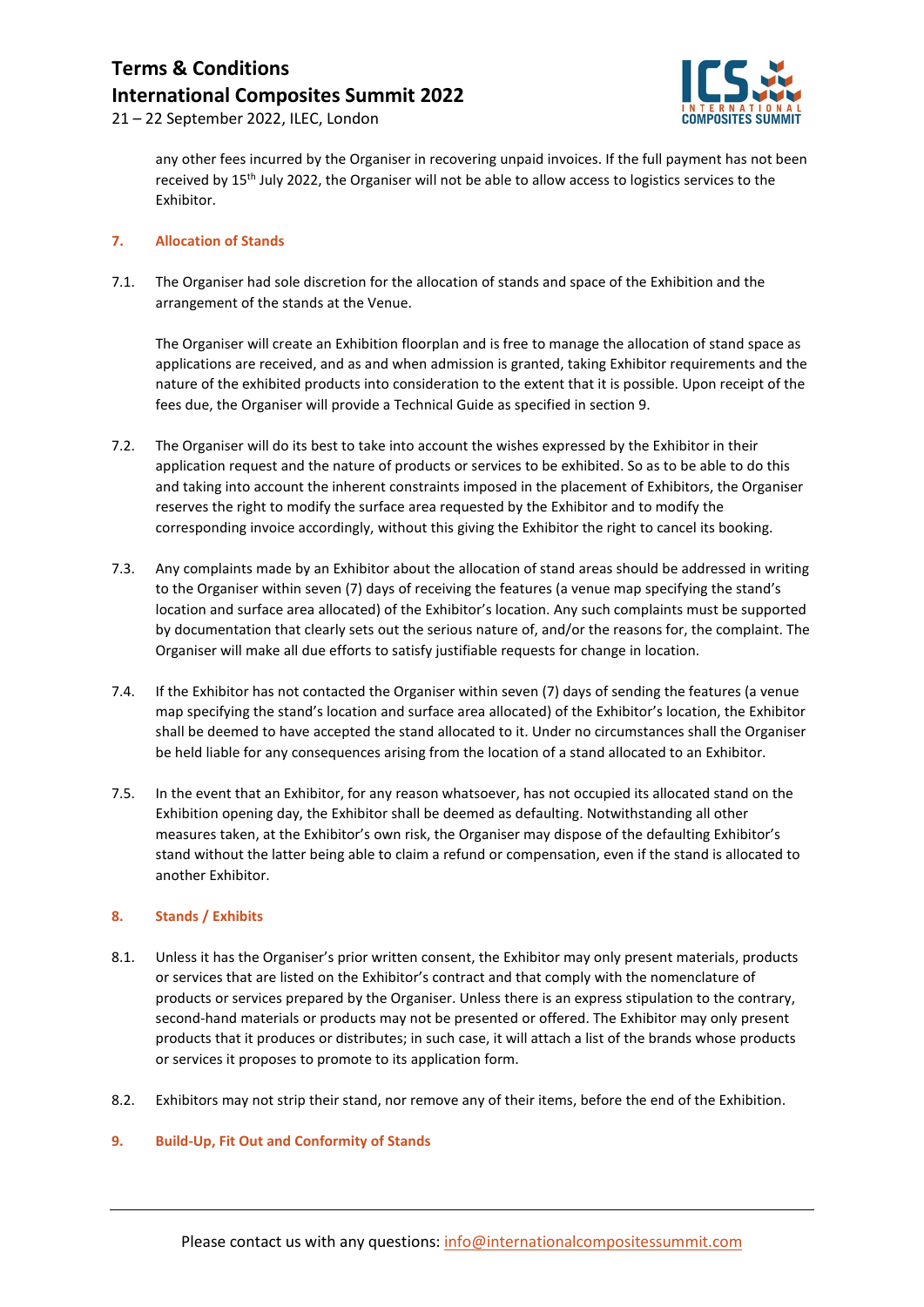

21 – 22 September 2022, ILEC, London

Information regarding the build-up, fit out, conformity of stands, equipment and removal of stands will be available in the Exhibitor's Technical Guide.

The Exhibitor Technical Guide will be provided upon confirmation of the stand booking. The Technical Guide includes the order slips for electricity, insurance, safety procedures, among other instructions for arranging the stands and other useful information.

- 9.1. Each Exhibitor will occupy its stand no later than the day before the Exhibition opens to the public. If it fails to occupy its stand, refer to 7.5.
- 9.2. Exhibitors are required to comply with all applicable laws and regulations in force at the time of the Exhibition, whether issued by public authorities, the venue or inside the Technical Guide issued by the Organiser. The Organiser shall close and prohibit the operation of any stand that does not comply with these laws and regulations. The Exhibitor will fill and return all mandatory declarations and obtain the necessary approval and/or accreditation. The Exhibitor shall not cause any noise nuisance or discomfort to neighbouring Exhibitors or negatively impact the Exhibition's organisation.
- 9.3. The stand area, the stand itself and any equipment made available to the Exhibitor by the Organiser shall be returned to be in good condition, free of any waste. Any damage caused to the occupied space, the floor, the stand, the supplied equipment or the existing infrastructure that is observed when the stand is returned will be invoiced to the Exhibitor.
- 9.4. The Exhibitor must complete all necessary fitting works and ensure the stand is appropriately dressed and maintained and that all Exhibits are in position no later than end of the Build Up Period.
- 9.5. The Exhibitor shall provide the following information and documentation relating to the stand to the Organiser as set out in the Technical Guide.
- 9.6. Full details of any shell-scheme stand provided by the Organiser will be detailed in the Technical Guide. Plans for specially built stands and/or displays to be supplied by the Exhibitor must be submitted to the Organiser for approval before construction is ordered. The maximum build height is 4 metres.
- 9.7. The Exhibitor's Stand shall be constructed in accordance with the rules and regulations set out in the Exhibition Manual. The Exhibitor shall comply with all instructions of the Organiser and/or its Representatives in respect of the construction of the Stand, including any comments of the Organiser on the Stand Information submitted by the Exhibitor pursuant to clause 9.2. The Organiser reserves the right to refuse to make the allocated Space available to the Exhibitor and/or require the Stand to be removed, dismantled or changed if the Space is not organised or the Stand in not constructed in accordance with the Stand Information, the Exhibitors Manual or the instructions of the Organiser or if the Space or Stand may interfere with the general organisation of the Exhibition, other exhibitors or visitors or fail to comply with any applicable safety regulations.
- 9.8. During the build-up period, the Exhibitor is required to comply with the Professional plan for the health and safety of employees involved in joint activities during the build-up and tear down periods for exhibitions.
- 9.9. The Exhibitor must comply with the Organiser's instructions relating to the regulations governing the arrival and departure of goods, particularly with respect to vehicle traffic on the Exhibition premises.
- 9.10. The Exhibitors or their employees or suppliers must have completed their set up on the day prior to the start of the Exhibition and at the times set by the Organiser. After the said day and times, no packing,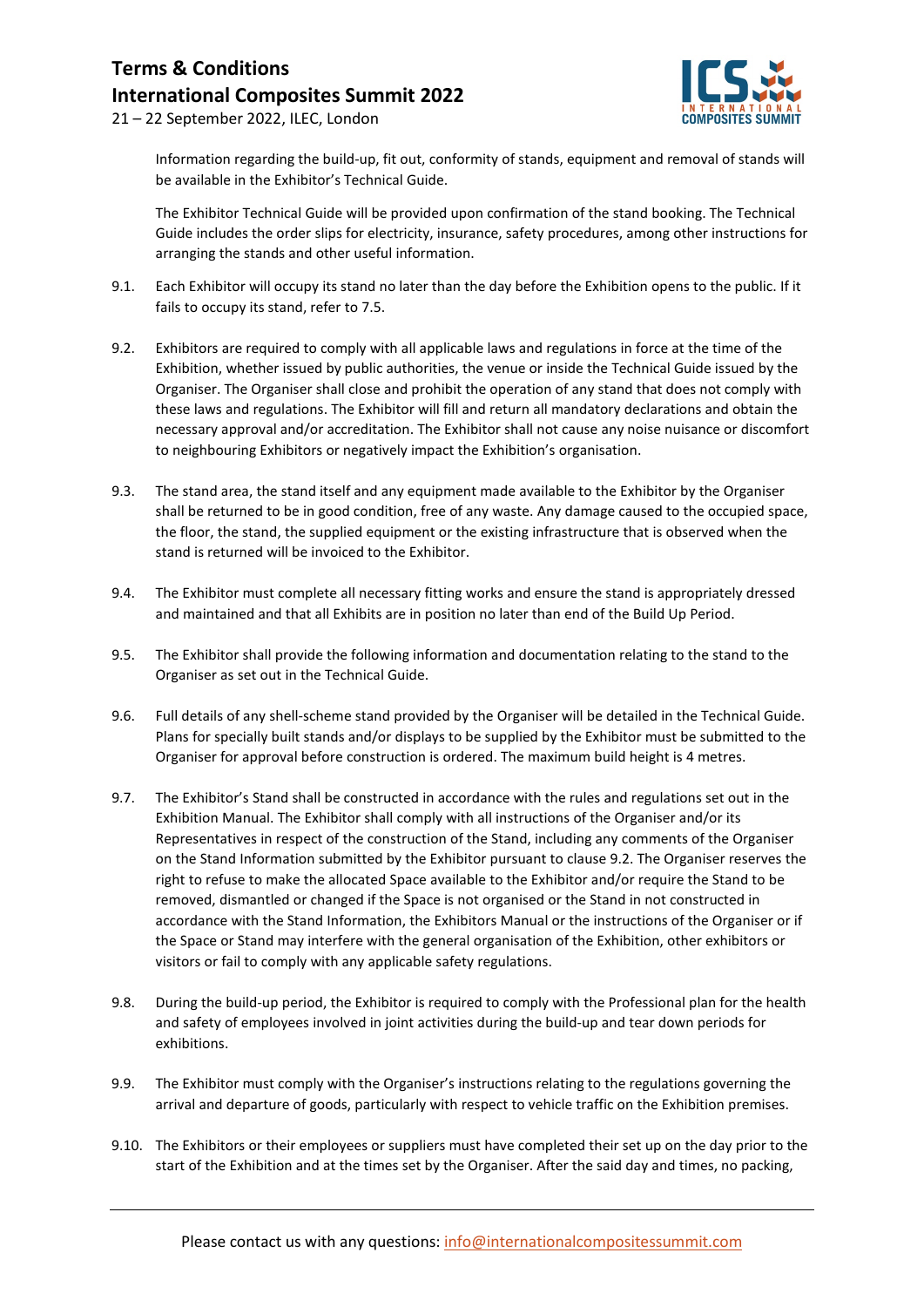

21 – 22 September 2022, ILEC, London

equipment, transport vehicles or outside contractors may access, or remain at the Exhibition Venue, for any reason whatsoever and however harmful that may be to the Exhibitor's interest.

- 9.11. Each Exhibitor or its employee will be responsible for the transport, receipt and shipment of its parcels and goods, and for the acknowledgement of their contents. If the Exhibitor or an employee or supplier of the Exhibitor is not present to receive its parcels or goods, the Venue may refuse them, in which case the Exhibitor will not be able to claim compensation for its loss. The Exhibitors shall refer to the Exhibitor Technical Guide providing all the necessary contacts for the logistics and transportation of goods.
- 9.12. All shell-scheme stands will be provided and built for the Exhibitor. Space-only stands must not, in any event, damage or change any permanent installations at the Exhibition venue and must not detract from the convenience or the safety of the other Exhibitors and visitors. The exhibition hall is fully carpeted, and the Exhibitor will be liable for any damage it causes to the flooring or other Venue fixtures and fittings. To this end, the Exhibitor must take out an insurance policy to cover damage caused.
- 9.13. The specific decoration of the stands must be carried out by the Exhibitors under their responsibility. It must not interfere with the visibility of the signs and safety equipment, nor affect the visibility of the neighbouring stands and must comply with any provisions in the Organiser's special rules and regulations or those of the host Venue and the Exhibitor guide.
- 9.14. The materials used to fit out the stand, must comply with the rules and regulations in force. The Organiser has the right to have any equipment or installations that are not in compliance removed or destroyed, at any time, at the Exhibitor's expense.
- 9.15. On its own initiative or at the request of an Exhibitor which thinks that its interests have been harmed, the Organiser reserves the right, before the Exhibition opens to the public and during the Exhibition, to remove or change installations that cause annoyance to the neighbouring Exhibitors or visitors, or do not comply with the special rules and regulations of the Exhibition or the special plans/projects that were submitted previously for its approval, where necessary.
- 9.16. The Exhibitor or any person duly appointed to represent it, must be present on its stand when the stand is inspected by the safety officers, and must comply with the safety measures imposed by the authorities and the safety measures adopted by the Organiser or the Venue manager, throughout the Exhibition.
- 9.17. The Organiser shall not be held responsible for any concerns arising from the completion of customs formalities. Each Exhibitor is responsible for carrying out all customs formalities.
- 9.18. Space only clients must supply stand drawings no later than 27th July for approval by The Organiser. Any amendments to the design by The Organiser must be adhered to.

#### **10. Break Down and Removal of Stands Post-Event**

10.1. No Stand or Exhibit shall be packed, removed or dismantled prior to the closing of the Exhibition without written permission from the Organiser.

The Exhibitor or its representative is required to be present at its stand when the break down starts,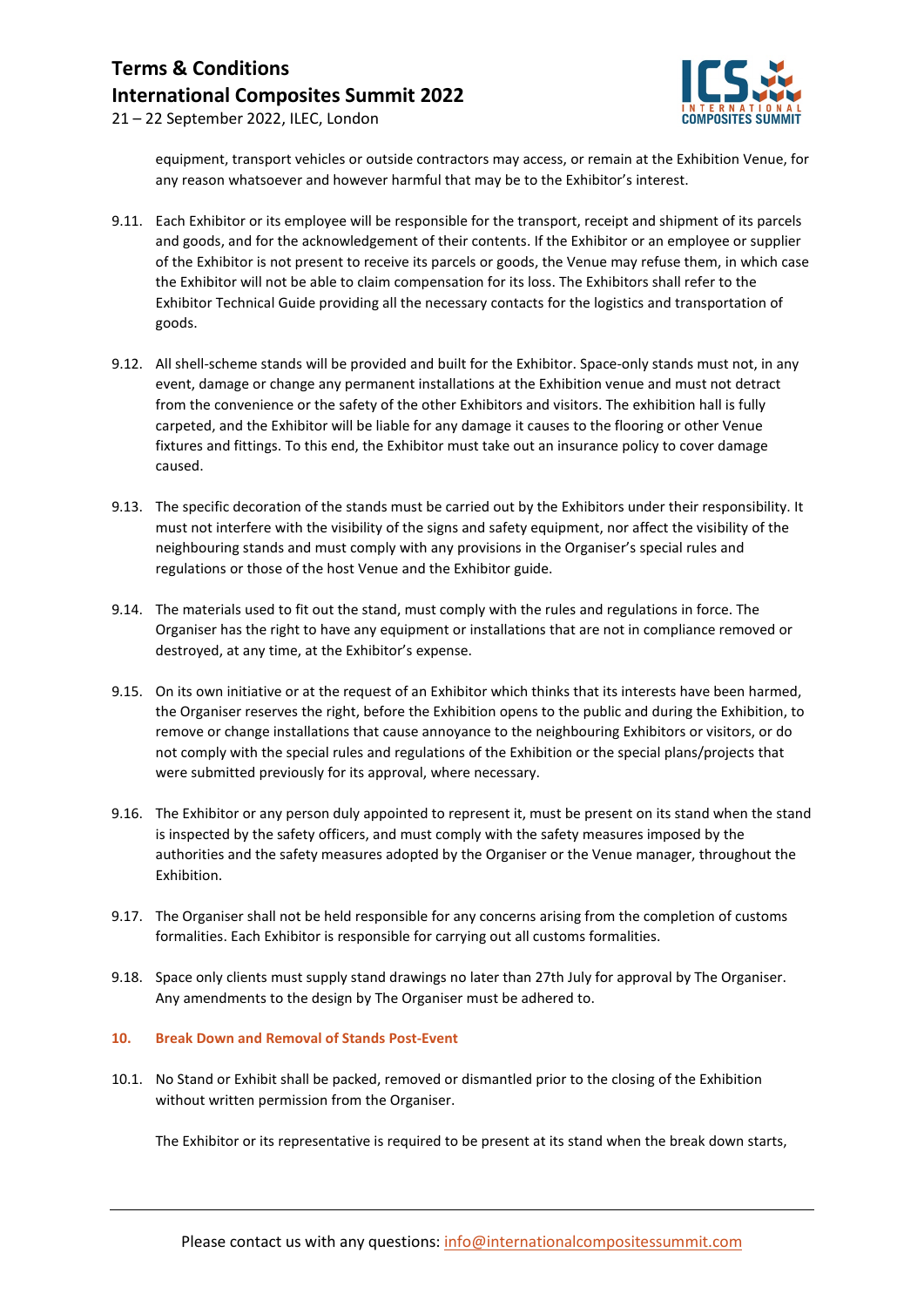

21 – 22 September 2022, ILEC, London

and until the stand has been completely removed in the case of space only, or that the original shellscheme is left as it was on build up.

During the break down period, the Exhibitor is bound to comply with the Professional plan for the health and safety of employees involved in joint activities during the build-up and break down periods.

- 10.2. The stand, goods and special decorations, along with the waste remaining from the materials that were used to decorate the stands, must be removed by the Exhibitor within the time limit specified by the Organiser. If the Exhibitor fails to remove the installations within the time limit set, the Organiser will be entitled to destroy the installations and abandoned goods, without having any obligation to refund the Exhibitor for the value of those items. Should the Exhibitor fail to vacate the place on the date set, the Organiser will be authorised to seek the payment of penalties for late performance, compensation and all the costs incurred in clearing the place, including collecting and removing waste.
- 10.3. The Exhibition hall must be cleared in accordance with the health and safety rules in force and following procedures that are compatible with the waste collection and removal service.
- 10.4. The Exhibitor must leave the Venue, decors and equipment made available to it in the condition in which it found them. Exhibitors are responsible for any deterioration caused by their installations or their goods, either to the equipment or the building, or else to the floor space occupied, will be held liable.
- 10.5. It is strictly forbidden to smoke on the premises of an establishment that is open to the public, except in the areas set aside for that purpose.
- 10.6. Any failure to comply with any of the provisions of this chapter will be recorded in writing by the Organiser and may be used as a ground to refuse to allow the Exhibitor to participate at future events.

#### **11. Sub-Letting / Co-Exhibitor**

- 11.1. The Exhibitor is prohibited from assigning or subletting any stand or part thereof to another company, notably in return for payment, without prior written agreement from the Organiser.
- 11.2. If the Organiser agrees to the subletting or co-sharing, the Exhibitor must pay individual registration fees for each of the companies present at the stand. They will be considered as co-Exhibitor or indirect Exhibitor of the Exhibitor and the Exhibition.

All co-Exhibitors and indirect Exhibitors shall be declared to the Organiser and listed in the Exhibitors list. The Exhibitor will ensure that any sub-lessee, co-Exhibitor, indirect Exhibitor or member of a pavilion complies with these Terms and Conditions as well as the Exhibition's rules and regulations. The Exhibitor is liable for any breach of these Terms and Conditions committed by co-Exhibitors and/or sublessees at its stand.

11.3. The Exhibitor hereby holds harmless the Organiser against any dispute, claim, charge, judgment and/or any kind of disbursements that may arise as a consequence of any company present at its stand in relation to their participation at the Exhibition.

#### **12. Access to the Exhibition**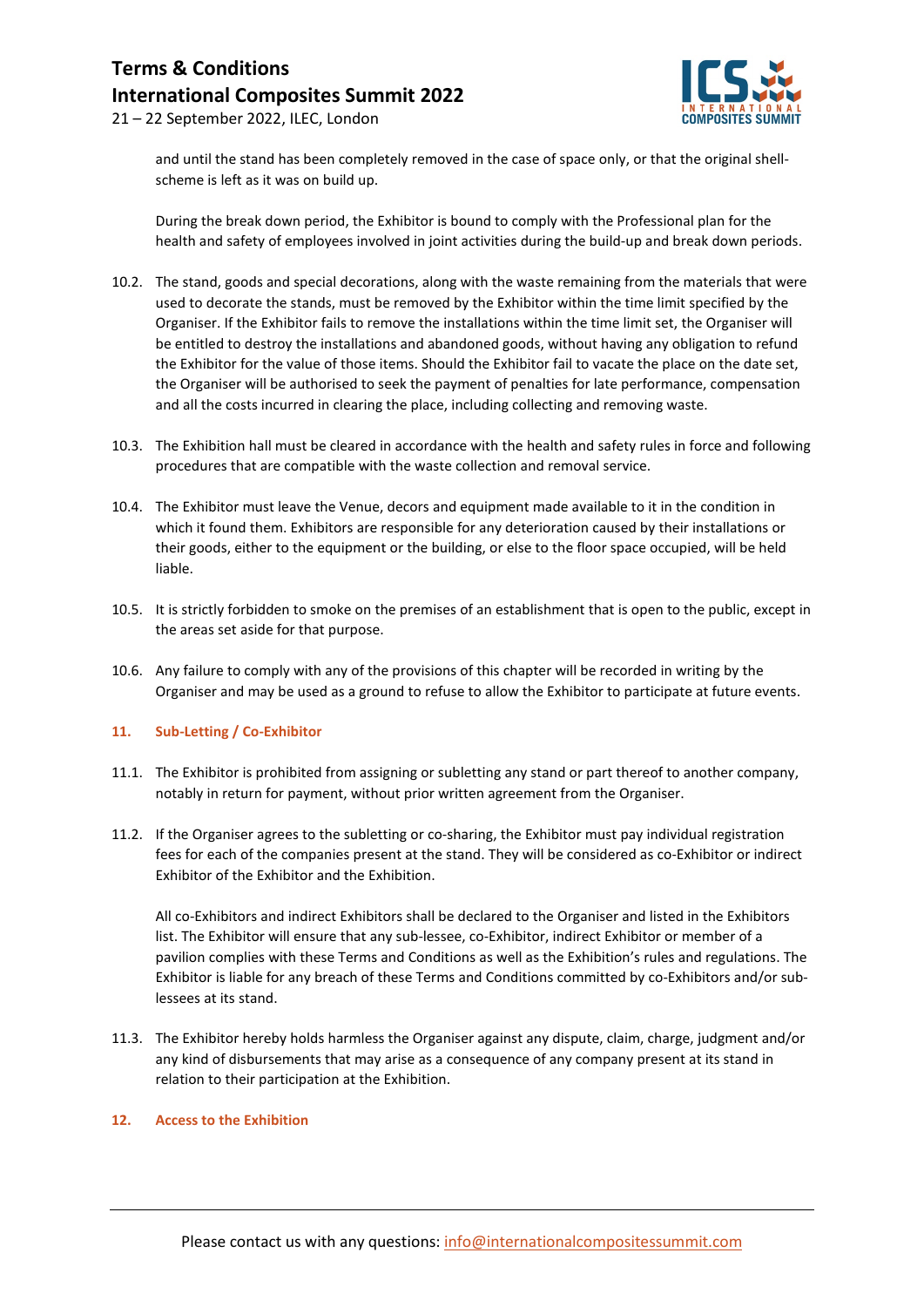

21 – 22 September 2022, ILEC, London

- 12.1. Persons wishing to enter the Exhibition must have a badge issued by the Organiser. Badges allowing the holder to enter the Exhibition are issued to the Exhibitors under the conditions laid down by the Organiser. Exhibitors will receive a limited number of badges for their staff.
- 12.2. The Organiser reserves the right to deny access to or expel any person, whether a Visitor or Exhibitor, whose presence or behaviour might harm or damage:
	- the protected interests of consumers or business ethics;
	- the security, peace or image of the Exhibition;
	- the integrity of the Venue.

#### **13. Contact and Communication**

- 13.1. The Exhibitors and their staff and suppliers are requested be dressed smartly and extremely polite to all other persons, such as visitors, other Exhibitors, Organiser's staff, security staff, hosts and hostesses and all other service providers. Any failure to comply with this provision will be recorded in writing by the Organiser and may be used as a ground to refuse to allow the Exhibitor to participate at future events.
- 13.2. The stand must be occupied by the Exhibitor or its representative at all times during the hours when the venue is open to Exhibitors (including during the build-up and break down periods and when deliveries are made), and at all times during the hours when the Exhibition is officially open to visitors. Any failure to comply with this provision will be recorded in writing by the Organiser and may be used as a ground to refuse to allow the Exhibitor to participate at future events.
- 13.3. The Organiser has sole rights to publish the Show Guide listing all Exhibitors, along with the rights relating to the advertisements contained therein. The items and information required for the preparation and publication of the Show Guide, in printed and electronic format, will be provided by the Exhibitors on their sole responsibility. The Organiser may on no account be held liable for omission, reproduction errors, misprints, or any other errors that may occur, and reserves the right to make changes or to group certain entries as it sees fit.

All associations, companies, brand names and materials must be declared in due time, in order to be exhibited and presented to the public. The Organiser reserves the right to refuse to allow any association, company, brand name, or material that has not been duly declared and entered in the Show Guide to be exhibited.

The Exhibitors authorise the Organiser to publish, in digital or printed format, the information provided by the Exhibitor, in the Show Guide listing all Exhibitors, on the website and in any other document relating to the Exhibition (visitor's guide, plans for public display, etc.).

When they register, the Exhibitors give their authorisation to the Organiser to use their name and image (brand, logo, products or services, stand) in media communications or canvassing documents, in order to advertise and promote the Exhibition.

Any Exhibitor that gives its authorisation is presumed to have obtained its employees' and subcontractors' authorisation for their images to be used by the Organiser in connection with the Exhibition.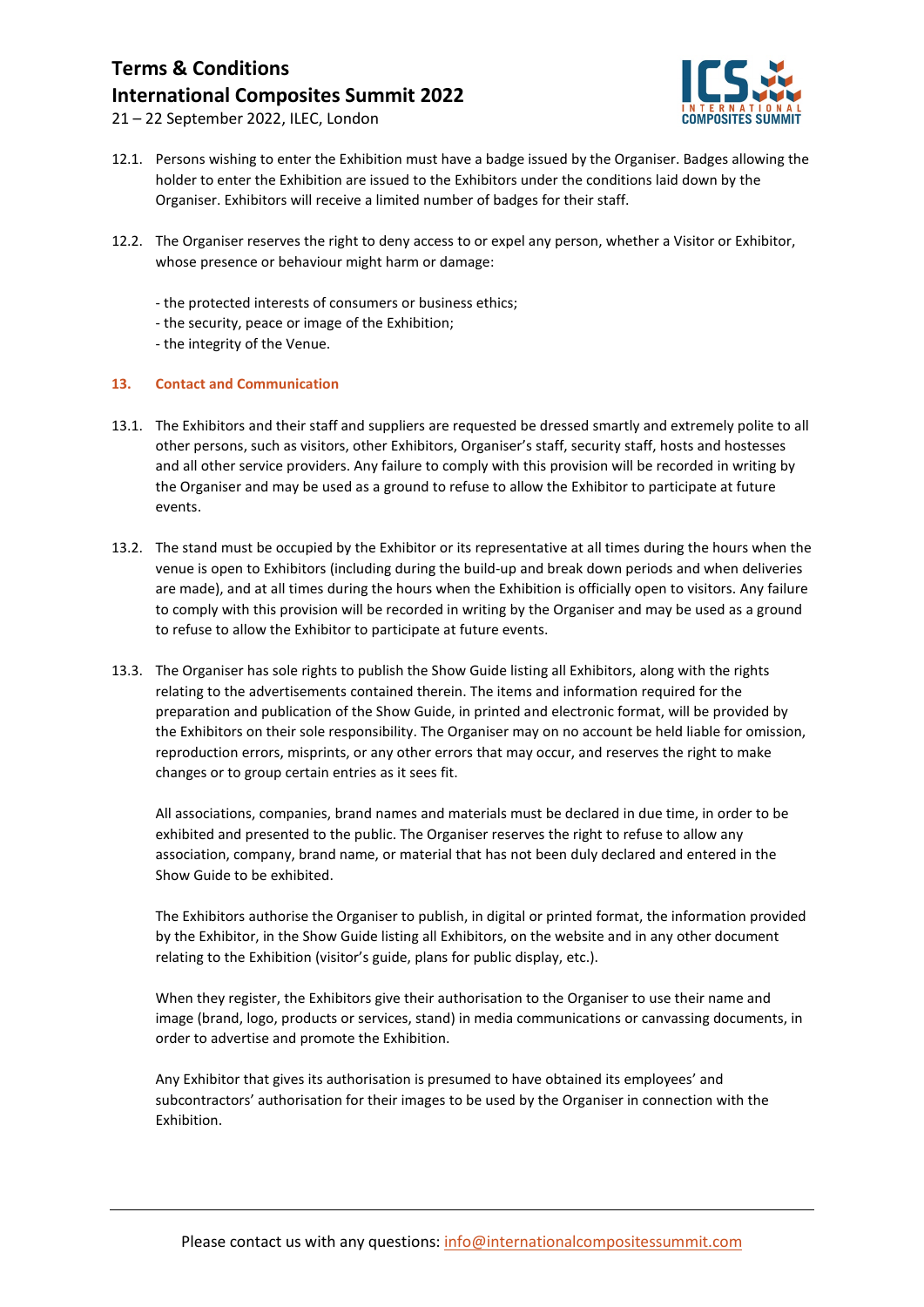

21 – 22 September 2022, ILEC, London

Once the Exhibitor has given its authorisation, the Organiser cannot be held liable on account of the distribution of the Exhibitor's image, or that of its stand, brand, trademark, staff, products or services, for the purposes of the Exhibition in digital or printed format.

- 13.4. The Organiser reserves the exclusive right to display posters at the Exhibition venue. Therefore, on its stand, the Exhibitor can only use visuals, whether posters or signs, intended to promote its business, products or services, while having full regard for the instructions regarding general decoration. The Organiser may have visuals that do not comply with this provision removed.
- 13.5. Brochures, catalogues, printed matter, or objects of any kind whatsoever may only be distributed by the Exhibitors on their own stand. Brochures relating to products, trademarks or services that are not on display may only be distributed with the Organiser's written consent.
- 13.6. It is forbidden to distribute or sell newspapers, periodicals, brochures, raffle tickets, badges, vouchers or coupons, even if they relate to charitable work, and to conduct opinion polls, at the Exhibition venue and in its immediate vicinity, unless the Organiser has granted an exemption from this rule.
- 13.7. Any light, sound or audio-visual advertising and any promotion, entertainment or demonstration that could cause crowding in the aisles or cause a nuisance to the other Exhibitors must have the Organiser's prior approval. The Organiser will be entitled to revoke any authorisation that may have been granted, in the event of disturbance to movement, to neighbouring Exhibitors, or to the smooth running of the Exhibition itself.

Audible advertising and touting in any form whatsoever, are strictly forbidden. The Exhibitors must not obstruct the aisles or encroach upon them, in any circumstance, unless they have exceptional, prior, written authorisation from the Organiser.

- 13.8. The Exhibitors must make sure that they provide the public with fair, objective and comprehensive information about the qualities, prices, and sales conditions of their products or services, and the related warranties, in compliance with the rules and regulations. They must not use any advertising or carry out any action whatsoever that could mislead or constitute unfair competition.
- 13.9. The Exhibitors will be fully liable for their products vis-à-vis third parties, and the Organiser will have no liability whatsoever in the event that an Exhibitor fails to comply with the law.
- 13.10. Each Exhibitor must complete the formalities involved in its participation in the Exhibition, particularly those relating to labour regulations, customs requirements with respect to goods coming from abroad, and those relating to hygiene with respect to food products or animal species.

#### **14. Contact and Communication**

14.1. The Exhibitor hereby declares and warrants that it holds all intellectual property rights relating to the products and/or services exhibited, or that it has been authorised by the right's holder to exhibit the products, brands or services at its stand. The Exhibitor will assume responsibility for the intellectual property and operating or exploitation rights (patents, trademarks, models, etc.) relating to the products and services that it exhibits. The said measures must be taken before the products or services are presented at the Exhibition. The Organiser will not incur liability in this regard, particularly in the event of a dispute with another Exhibitor or visitor. The Organiser reserves the right to exclude Exhibitors that have already been found liable for infringement or counterfeiting.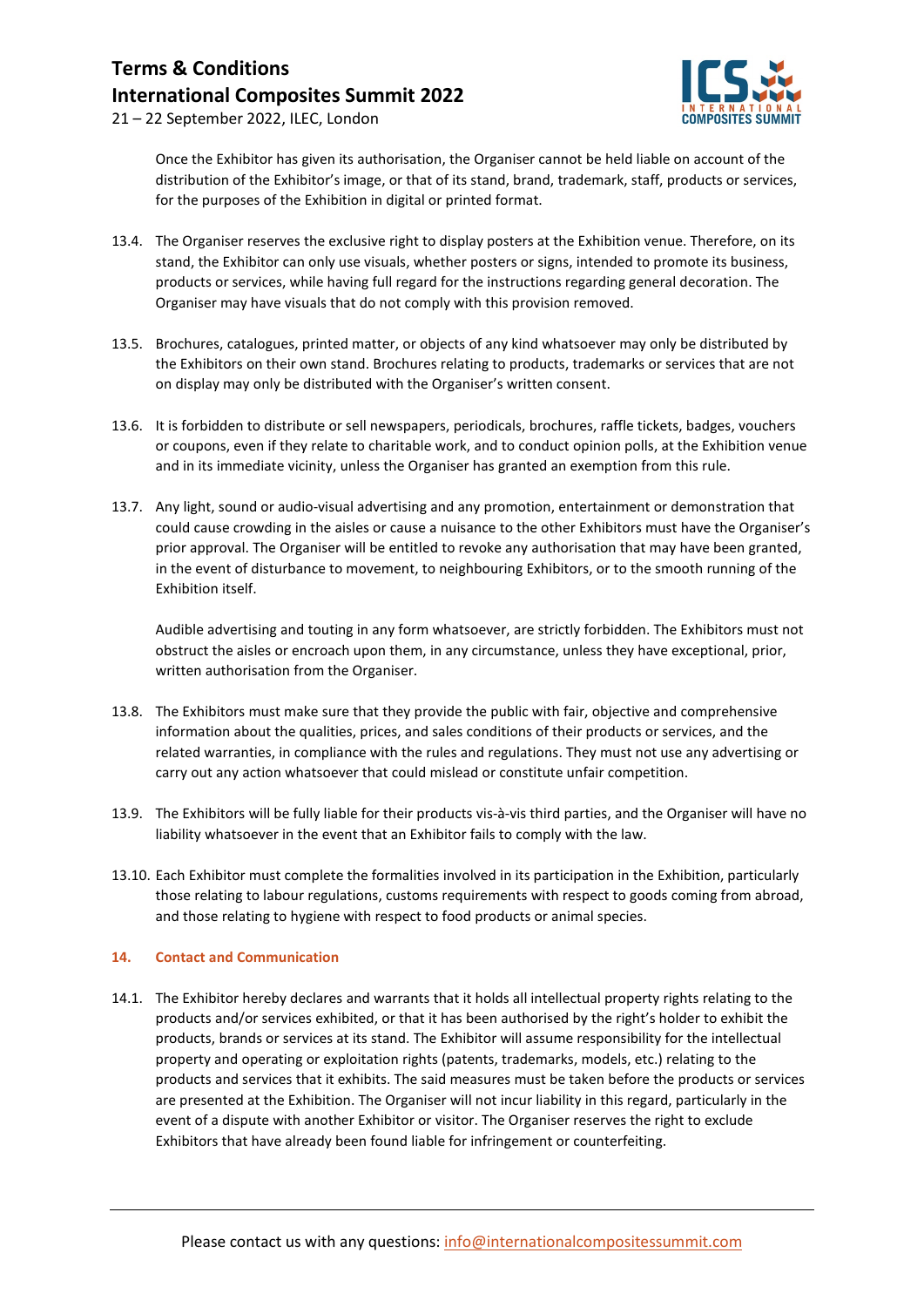

21 – 22 September 2022, ILEC, London

- 14.2. Each Exhibitor will be responsible for its obligations to the PRS (Performing Rights Society) if it plays music at its stand for any reason whatsoever. The Organiser declines all liability in this regard.
- 14.3. Unless the Organiser gives written permission, photographs may not be taken and films may not be shot at the Exhibition venue, other than specific images or films of the Exhibitor's stand. Accreditation constitutes written authorisation to take photographs or shoot films, provided third parties' image rights are respected.
- 14.4. The taking of photographs of certain items at a particular stand may be forbidden at the Exhibitor's request. The Exhibitor specifically authorises the Organiser, free of charge, to photograph and/or film the Exhibitor, the Exhibitor's team, and the products exhibited at the Exhibitor's stand, and use these images in any medium including promotion and advertising, in the UK and abroad for an unrestricted period.
- 14.5. The Organiser processes the Exhibitor personal data in accordance with these General Terms and Conditions of Participation. Only the Organiser staff and its service providers have access to the Exhibitor personal data. While participating in the event, the Exhibitor gives its consent (which may be withdrawn at any time) to the Organiser to use its personal data. The Organiser will communicate to the Exhibitor business proposals and news about the Exhibition or group by any communications channel. If necessary, this data can be communicated to third parties (partners and suppliers). The Exhibitor has a right of access, rectification, delete data and to limit its processing and a right regarding the portability of its data. The Exhibitor may exercise these rights at any time by writing to the Organiser. The Exhibitor's personal data will be kept for the duration of its commercial relationship with the Organiser.

#### **15. General Rules and Regulations**

Any breach of these rules and regulations, of the special rules and regulations by which they are supplemented, or of the specifications in the Exhibitor Technical Guide issued by the Organiser, may lead to the exclusion of the Exhibitor in breach. Should such a situation arise, the unpaid balance of the price of the Organiser's service will still be due, without prejudice to any sum remaining due or the costs incurred in closing the stand.

- 15.1. In the event of a dispute resulting from damage being caused to one participant by another, the two parties must attempt to settle the dispute on the best terms. The Organiser must be informed but has no obligation to act as a mediator or arbiter.
- 15.2. In the event of a dispute arising between an Exhibitor and a customer or visitor, the Organiser will not be held liable in any event. The Organiser must be informed of the dispute but has no obligation to act as a mediator or arbiter.
- 15.3. In the event that an Exhibitor wishes to make a complaint against another Exhibitor or the Organiser, this must be expressed away from the areas of the Exhibition that are open to the public and must not disturb the peace or damage the image of the Exhibition in any way.
- 15.4. Any claim must be sent by registered letter with acknowledgement of receipt within ten days after the end of the Exhibition.

The parties shall attempt to settle amicably and rapidly any dispute that may arise between them in relation to the interpretation and/or execution of the contract and these Terms and Conditions. Any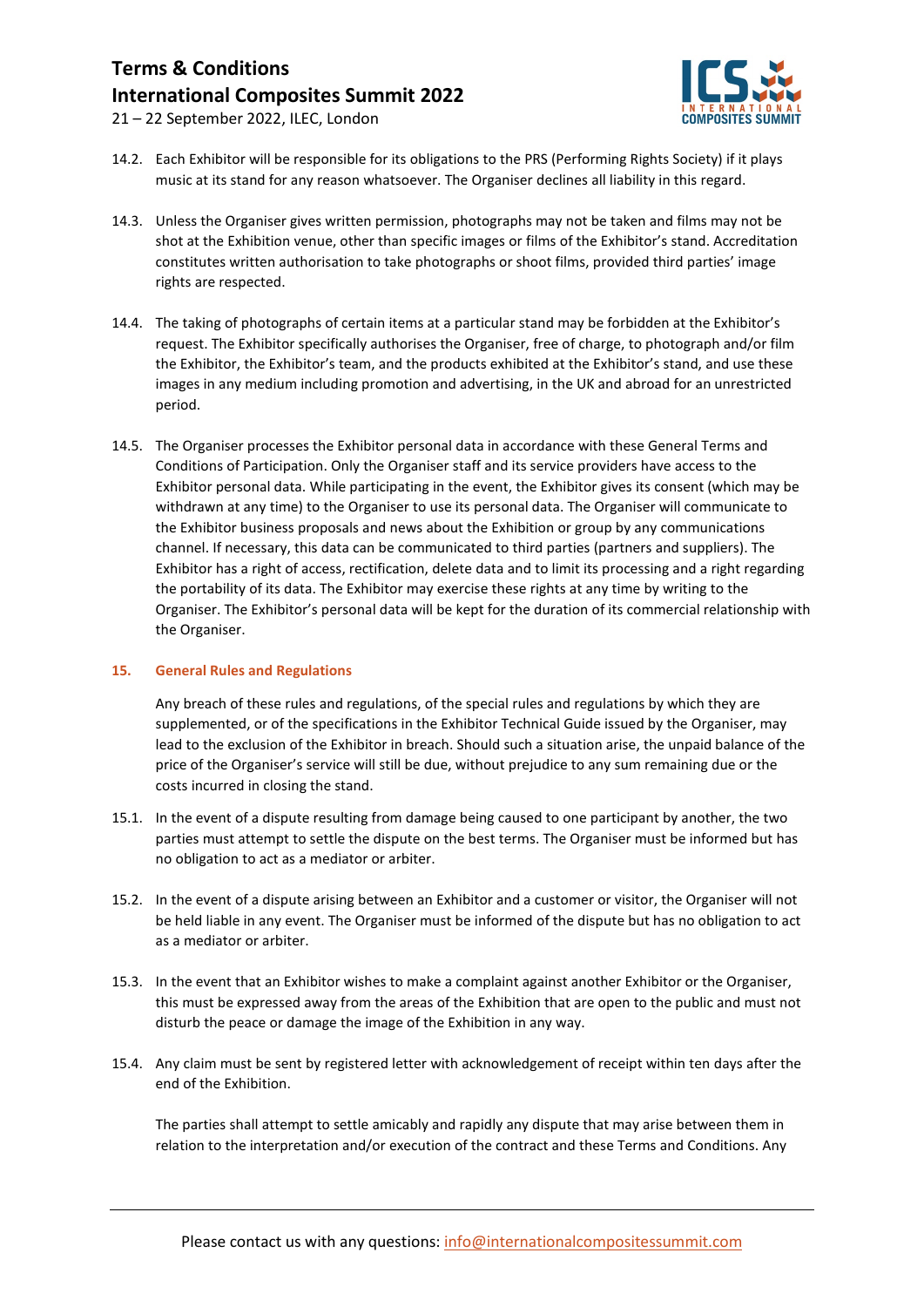

21 – 22 September 2022, ILEC, London

dispute that cannot be settled in this manner will be subject to the exclusive jurisdiction of the UK courts.

- 15.5. Any tolerance shown by the Organiser regarding a failure (partial or complete) by the Exhibitor to carry out any provision(s) set out in these Terms and Conditions shall under no circumstances give rise to any rights which benefit the Exhibitor nor modify the Exhibitor's obligations towards those terms and regulations.
- 15.6. In the event of any breach of the Terms and Conditions, the Organiser, having given formal notice in the presence of a bailiff in respect thereof and where the breach remains unremedied, shall have the right to close the corresponding Exhibitor's stand forthwith and prevent the Exhibitor from entering the stand area, without such an action giving rise to a right to claim material or non-material damages from the Organiser in respect thereof.

The Exhibitor shall be liable for any costs arising from the Organiser's intervention (bailiff's fees and/or fees relating to the stand closure). Once any breach has been identified, the Organiser has the right to terminate this contract without incurring liability for any losses suffered by the Exhibitor and will immediately repossess the stand area. In addition, the Organiser has the right to refuse the Exhibitor admission to any future event it organises.

#### **16. Insurance**

16.1. Insurance is obligatory and Exhibitor are responsible for all Demands for personal injury and loss of or damage to property including, but not limited to, damage to the Venue (including fixtures and fittings), loss or damage to other exhibitors or Exhibition visitors' property caused by or arising from the erection and dismantling of the Exhibitor's Stand (where the Exhibitor is responsible for the erection and dismantling of the Stand) and anything permitted, omitted or done thereon or therefrom or at the Venue during the period of the Exhibition or the build-up and break down, caused directly or indirectly by the Exhibitor or any of its Representatives or any stand sharer, licensee or invitee of the Exhibitor or the act, omission, default or neglect of the Exhibitor or by any such person or by any Exhibit machinery or other article, good, property or item belonging to, or in the possession of, or used by, the Exhibitor or any such person. The Exhibitor will indemnify the Organiser in respect of each and Demand (including legal costs and disbursements) suffered or incurred by the Organiser, in respect thereof.

If required by the Organiser, it will provide evidence of its insurance coverage, when its registration is confirmed, by means of a certificate of insurance (including insurer company, policies taken out, their total sums and their period of validity).

- 16.2. The Organiser will not be liable for any damage that the Exhibitor might cause to third parties, including the Venue owner and manager, and other suppliers or for any loss, theft, or destruction of the exhibited material and merchandise.
- 16.3. Executing the commitments undertaken by the Organiser towards the Venue manager and/or Venue owner companies, the Exhibitor, by the mere fact of its participation, declares that it waives all recourses that it or its insurers may be entitled to make against these companies and their respective insurers for any damage covered by the tenant risk policy and for any direct or indirect losses the latter parties may cause to its property, equipment and fittings, as well as any caused to that of its agents, and additionally for any operating losses and /or extra costs regardless of the cause, with the exception of malicious acts.